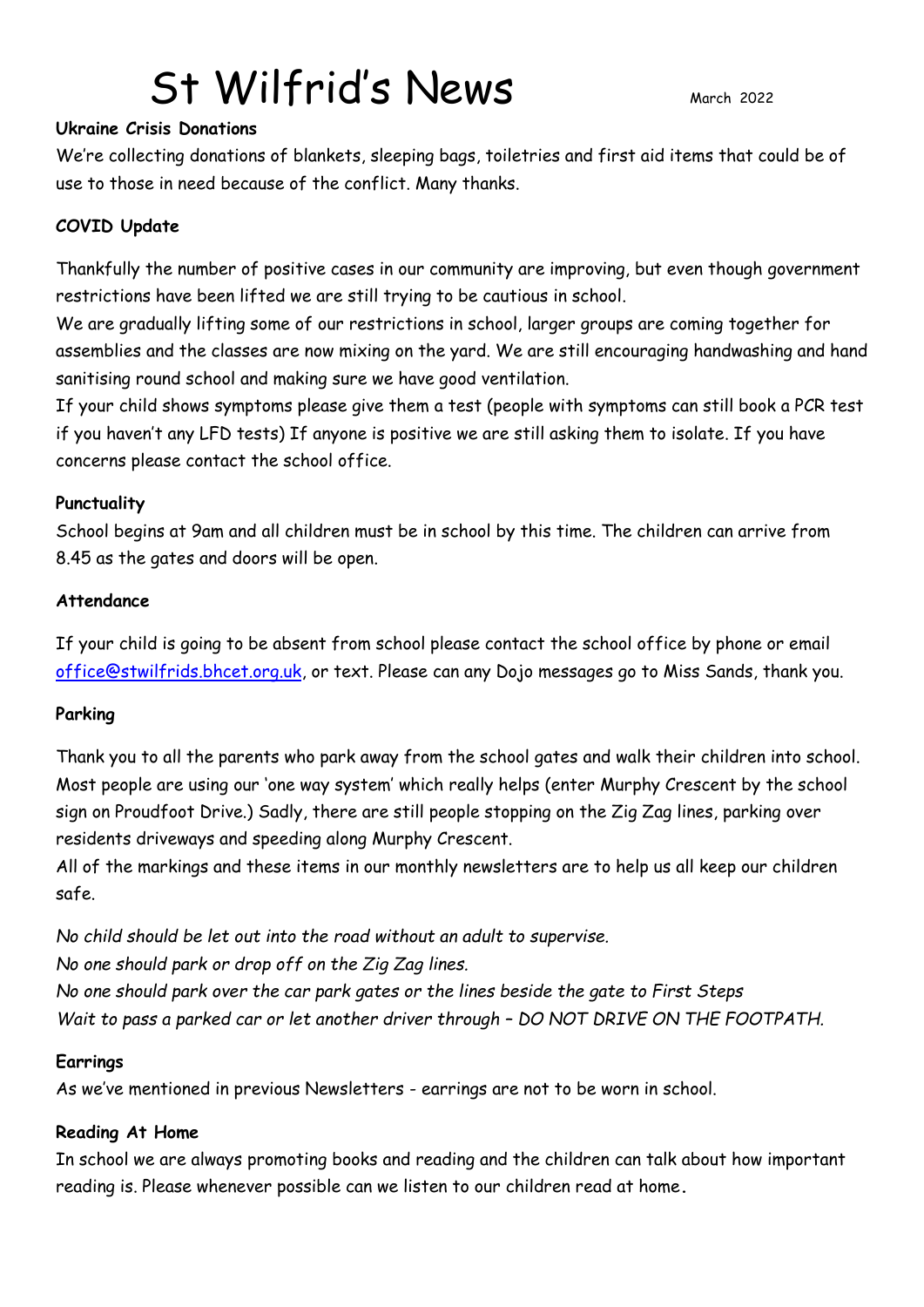# St Wilfrid's News March 2022

#### **Lost Property**

We have a lost property box in the school hall.

All the uniform in the box has no label or name on it. ALL SCHOOL UNIFORM MUST BE CLEARLY LABELED WITH YOUR CHILDS NAME if not we can't guarantee it'll be returned to you.

#### **Contact Details**

It is essential we have up to date contact information for parents and carers. If phone numbers or emails change please contact school immediately.

#### **Dojo**

Please check Dojo each day – we send most of our messages on here. If you are not yet connected please contact your child's class teacher.

#### **ScoPay**

If you haven't already can everyone please sign up to ScoPay – if you have lost the information please contact the school office. (We no longer use Parentpay in school.)

| <b>Diary Dates</b>                        |                                      |
|-------------------------------------------|--------------------------------------|
| Friday 4 <sup>th</sup> March              | World Book Day                       |
| $14th - 18th$ March                       | Science Week                         |
| Friday 8 <sup>th</sup> April              | Last day of Spring Term              |
| Monday 25 <sup>th</sup> April             | School reopens after Easter Holidays |
| 25 <sup>th</sup> -29 <sup>th</sup> April  | Eco Week                             |
| Monday 2 <sup>nd</sup> May                | School closed for May Bank Holiday   |
| $\overline{9^{th}}$ -12 <sup>th</sup> May | Year 6 SATs                          |
| 16 <sup>th</sup> -20 <sup>th</sup> May    | Safety Week                          |
| $23^{rd}$ - 27 <sup>th</sup> May          | Jubilee Week                         |
| Friday 27 <sup>th</sup> May               | Last day before half term            |

#### **Life at St Wilfrid's**

#### **Ash Wednesday**

This week we came together the celebrate Ash Wednesday and begin our Lenten Journey together. Years 3, 4, 5 & 6 came together in the hall for a liturgy and to receive the ashes then Reception, Year 1 and Year 2 came together later in the day. It was lovely to be able to spend prayerful time together for our liturgies.

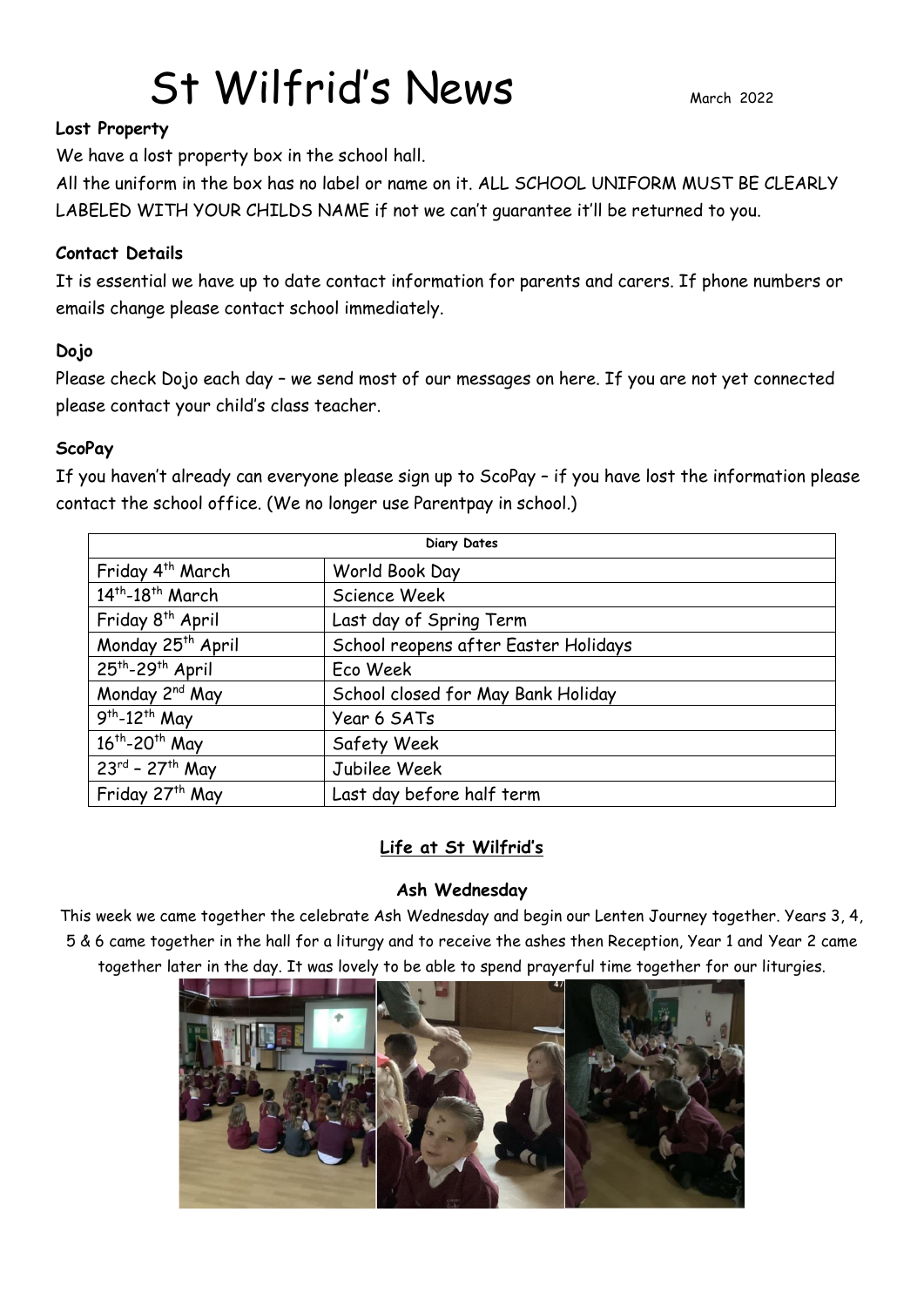## St Wilfrid's News March 2022

#### **Year 3 Library Visit**

On Tuesday the children from Year 3 walked to the Library, they listened to a story looked at the books and borrowed some for their reading are in class.



### **First Steps Living Eggs**

This week has been so exciting for the children in First Steps. They took delivery of some special eggs and over the week they've watched chicks hatching. They are now looking after them and keeping them safe.



#### **Year 6 Litter Pick**

Following the recent storms there had been a lot of rubbish blown onto the school grounds. On Wednesday some of the pupils from Year 6 braved the rain to start clearing some of the litter from the hedges and school field.

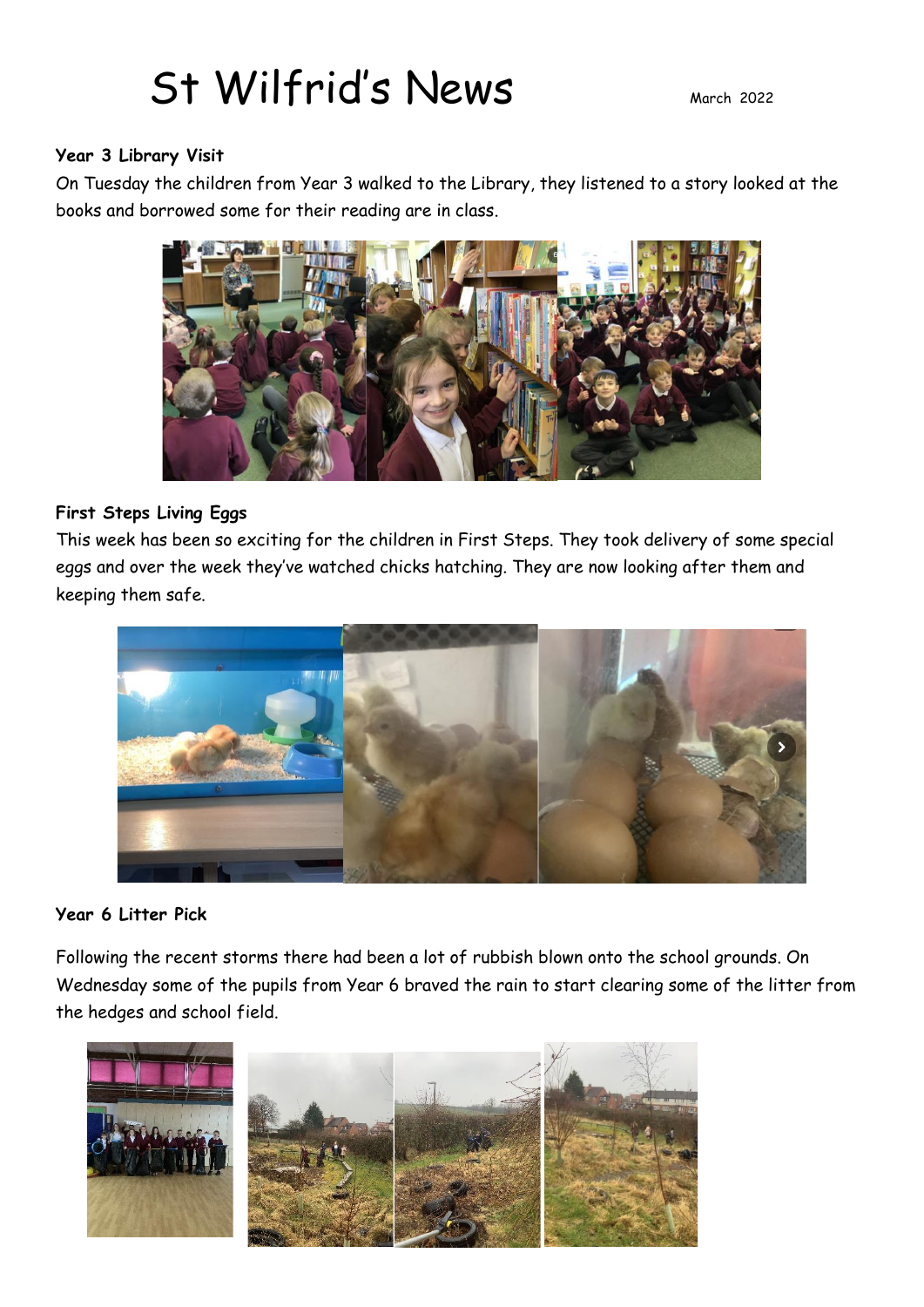## St Wilfrid's News

**Online Safety and Advice**



What you need to know



Think about when and where is the best is to talk to them - in the car or a neutral place where they feel safe



Jot down what you want to say to focus your mind and make the conversation relevant to them



Be open and encouraging to make them feel supported



Have a few bite sized conversations to give them time to process



Think carefully about allowing your child on social media as the minimum age on most networks is 13 years old



Cyberbullying can take place 24/7 and happens repeatedly on a range of apps, games and devices



Younger children can confuse any nasty comment or opinion as bullying so their understanding of bullying can be different to that of adults



Bullying is a learnt behaviour - so it's important to set a good example and regularly reinforce how being a good digital citizen